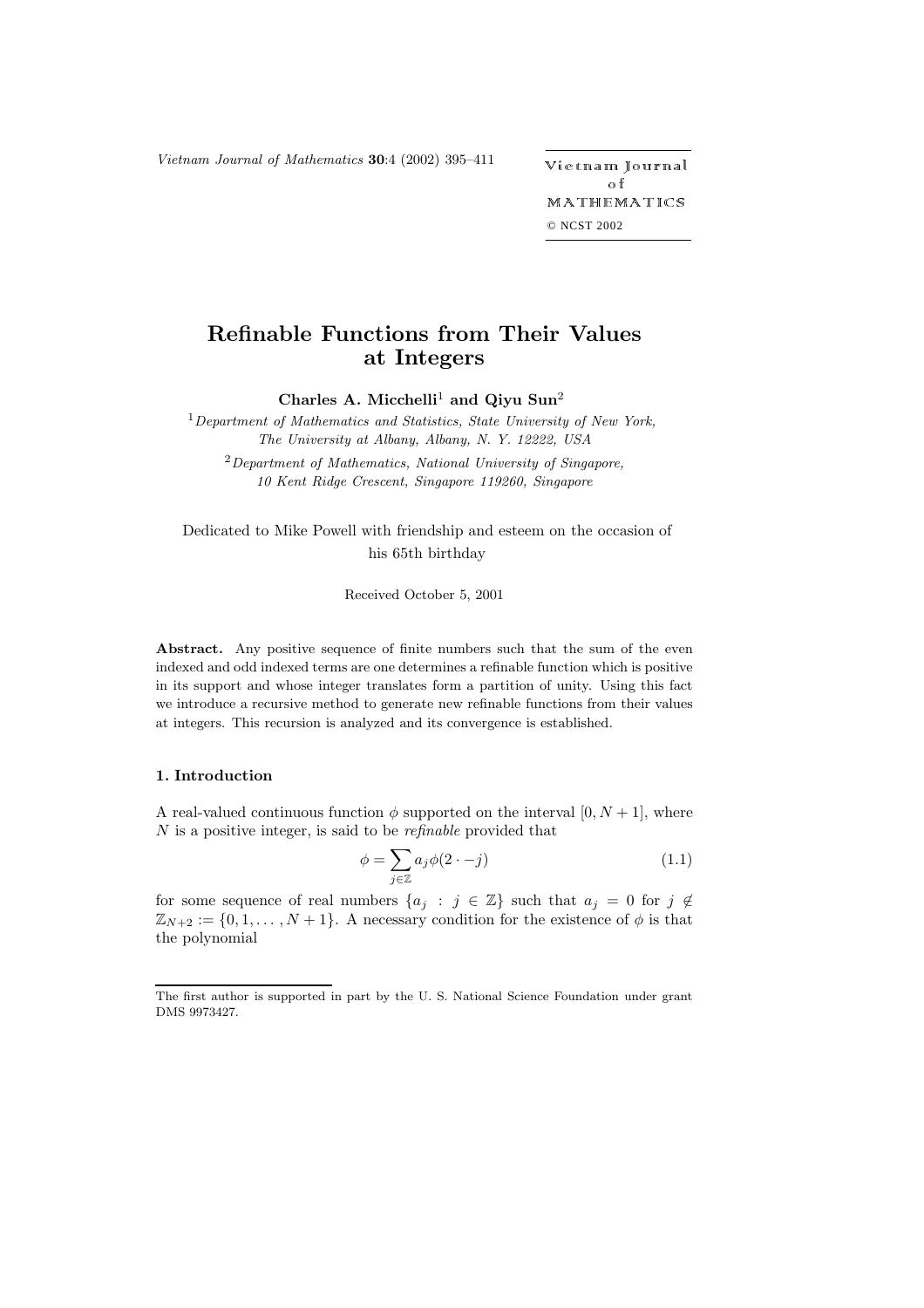396 *Charles A. Micchelli and Qiyu Sun*

$$
a(z) := \sum_{j \in \mathbb{Z}} a_j z^j, \quad z \in \mathbb{C}
$$
 (1.2)

has the property that

$$
a(-1) = 0, \quad a(1) = 2 \tag{1.3}
$$

and in this case

$$
\sum_{j\in\mathbb{Z}} \phi(\cdot - j) = 1,\tag{1.4}
$$

see [1]. If, in addition to  $(1.3)$ ,

$$
a_j > 0, \quad j \in \mathbb{Z}_{N+2},\tag{1.5}
$$

then there exists a unique continuous  $\phi$  satisfying the refinement equation (1.1) and the partition of unity condition (1.4). Moreover, in this case,

$$
\phi(x) = \begin{cases}\n>0, & x \in (0, N+1) \\
0, & \text{otherwise,} \n\end{cases}
$$
\n(1.6)

see [9] and also [4, 8]. In fact,  $\phi$  is Hölder continuous, see [8].

Following discussion in [7] and also recently in [3], we use the values of  $\phi$ on  $\mathbb{Z}_{N+1}$  to generate another polynomial of degree  $N+1$  satisfying (1.3) with positive coefficients on  $\mathbb{Z}_{N+2}$ . For example, the polynomial

$$
a^{1}(z) := \frac{(1+z)^{2}}{2} \sum_{j \in \mathbb{Z}_{N}} \phi(j+1)z^{j}, \ z \in \mathbb{C}
$$
 (1.7)

determines a refinable function  $\phi^1$  satisfying all the same conditions as  $\phi$  itself. We continue this process and form polynomials  $a^n, n \in \mathbb{Z}_+$  (each of degree  $N+1$ ) and corresponding refinable functions  $\phi^n, n \in \mathbb{Z}_+$  and ask about their limit as  $n \to \infty$ .

This iteration is in fact a special case of the one studied in this paper. Before getting to the specifics of the iteration, let us briefly mention in passing an illustrative example of the above iteration. The cases  $N = 1$  and  $N = 2$ , converge in at most *two* steps. For  $N = 3$ , we start with a symmetric quartic polynomial

$$
a^{0}(z) = (1+z)\Big[\frac{1}{2} - t + tz + tz^{2} + \Big(\frac{1}{2} - t\Big)z^{3}\Big], z \in C,
$$

where  $t \in (0, 1/2)$  and note for  $n \in \mathbb{Z}_+$  that

$$
a^{n}(z) = (1+z)\Big[\frac{1}{2} - t_{n} + t_{n}z + t_{n}z^{2} + \Big(\frac{1}{2} - t_{n}\Big)z^{3}\Big], z \in C,
$$

where

$$
t_{n+1} := \frac{1 - t_n}{3 - 4t_n}, \ n \in \mathbb{Z}_+,
$$
  

$$
t_0 := t.
$$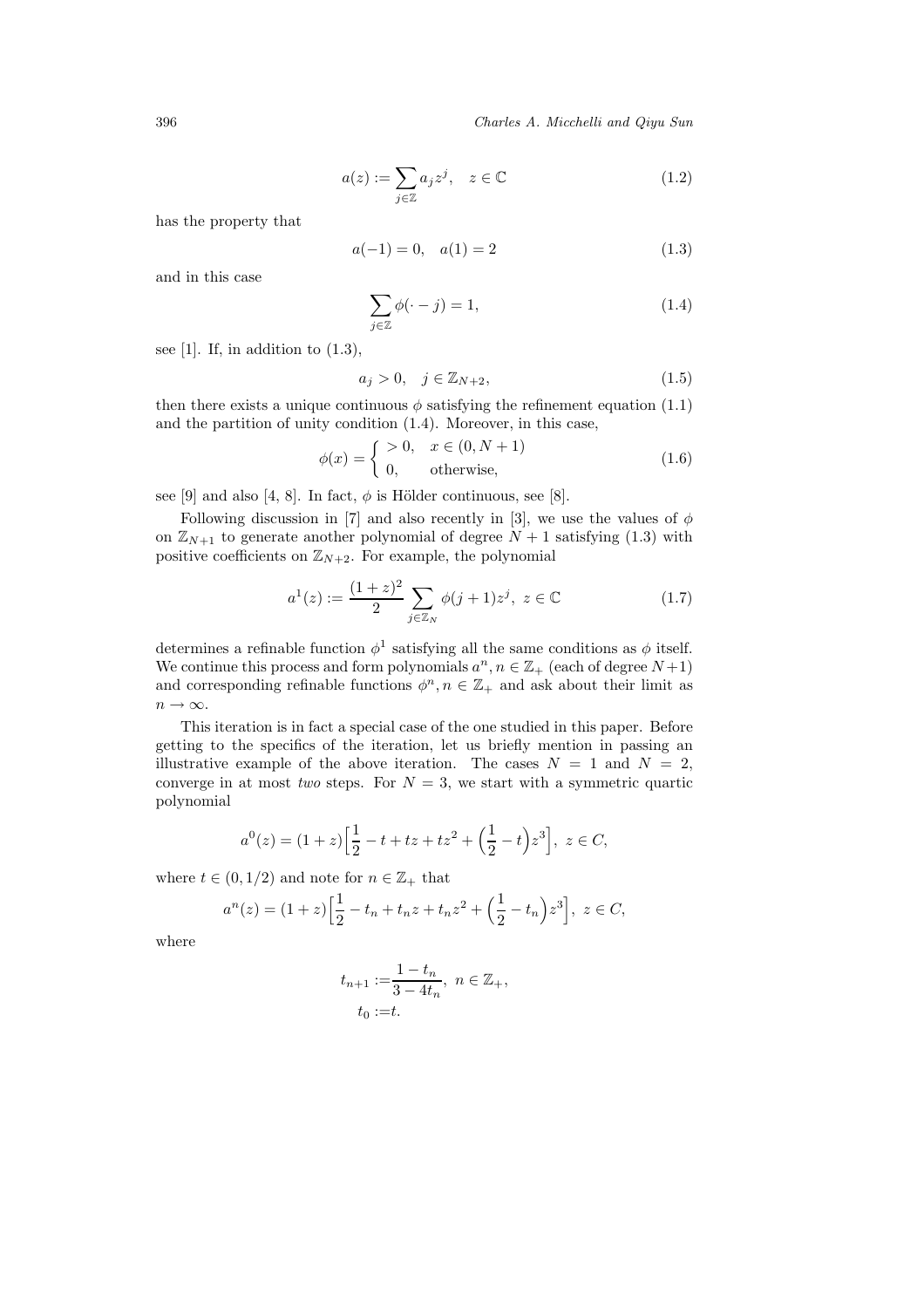The sequence  $\{t_n : n \in \mathbb{Z}_+\}$  is strictly increasing, lies in  $(0, 1/2)$  and converges to  $1/2$  as  $n \to \infty$ . In particular,

$$
t_n = \frac{t + (1 - 2t)n}{1 + 2(1 - 2t)n}, \quad n \in \mathbb{Z}_+.
$$

Hence, we conclude that

$$
\lim_{n \to \infty} a^n = a^{\infty},
$$

where

$$
a^{\infty}(z) := \frac{z(1+z)^2}{2}, \quad z \in \mathbb{C},
$$

which implies that

$$
\lim_{n \to \infty} \phi^n = \phi^{\infty},
$$

where for  $x \in \mathbb{R}$ ,

$$
\phi^{\infty}(x) := \begin{cases} 0, & x \notin (1,3), \\ 1 - |2 - x|, & x \in (1,3). \end{cases}
$$

The convergence is uniform on compact subsets of  $\mathbb{C}, \mathbb{R}$  respectively. The function  $\phi^{\infty}$  is uniquely determined by the refinement equation

$$
\phi^{\infty}=\sum_{j\in\mathbb{Z}}a_j^{\infty}\phi^{\infty}(2\cdot-j)
$$

and the condition that

$$
\sum_{j\in\mathbb{Z}}\phi^\infty(\cdot-j)=1.
$$

This example prepares us for the general case which we now describe.

## **2. The Iteration**

For any continuous function  $\phi^0$  on R, positive on  $(0, N + 1)$  and zero otherwise, which satisfies the equation

$$
\sum_{j\in\mathbb{Z}} \phi^0(\cdot - j) = 1\tag{2.1}
$$

and  $\theta \in (0, 1)$ , we define the polynomial of degree  $N + 1$  by the equation

$$
a^0(z) := \sum_{j \in \mathbb{Z}} L_j(\phi^0) z^j, \ z \in \mathbb{C},
$$

where

$$
L_j(\phi^0) := \theta \phi^0(j-1) + \phi^0(j) + (1-\theta)\phi^0(j+1), \quad j \in \mathbb{Z}.
$$

This polynomial begins the iteration which we describe next.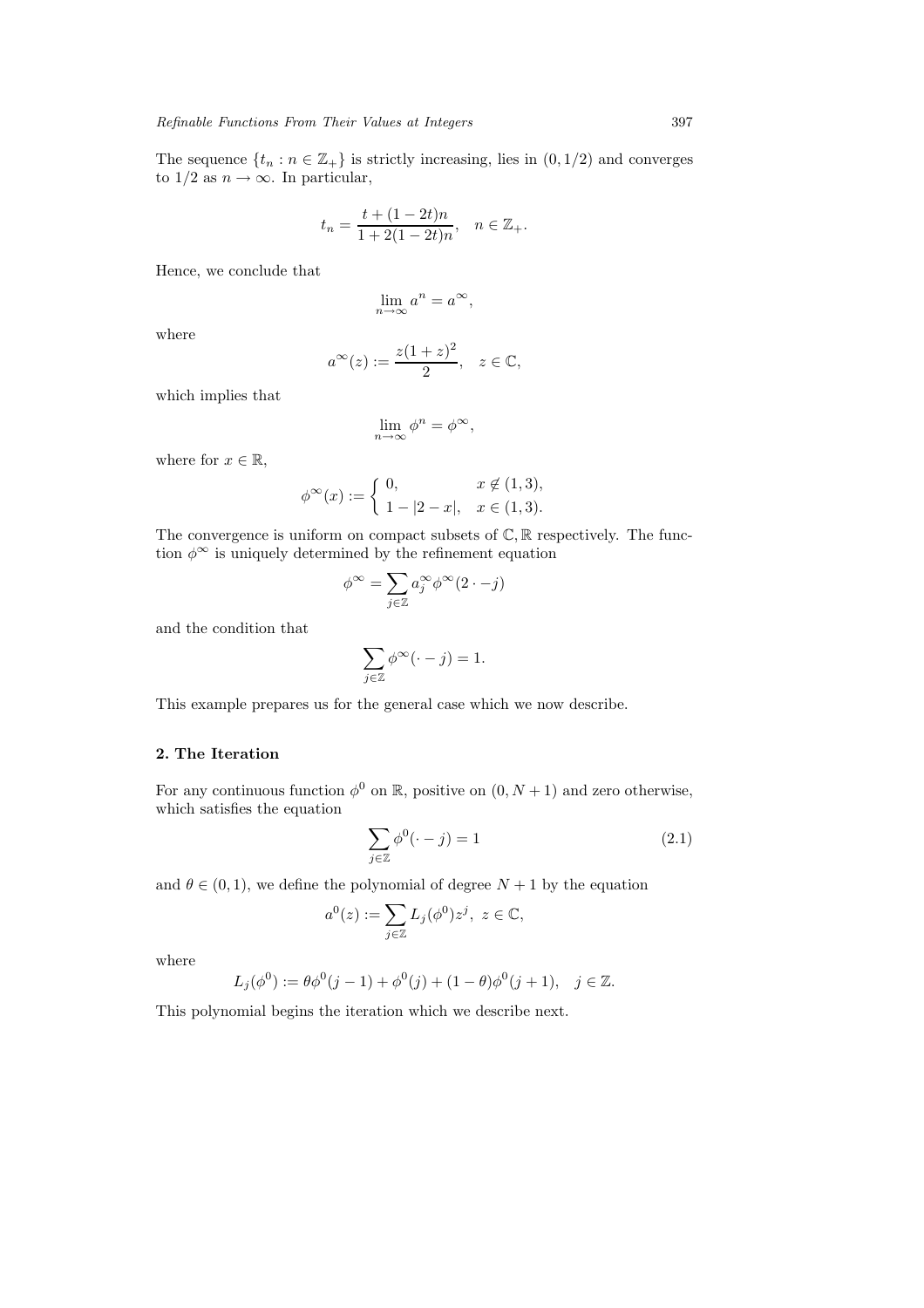**Proposition 2.1.** *For every*  $\theta \in (0,1)$  *and function*  $\phi^0$  *described above there exists a sequence of functions*  $\{\phi^n : n \in \mathbb{Z}_+\}$  *such that* 

- (i)  $\phi^n(x) = \begin{cases} > 0, & x \in (0, N + 1) \\ 0, & \text{otherwise,} \end{cases}$ (ii)  $\sum_{j\in\mathbb{Z}}\phi^n(\cdot-j)=1,$
- (iii)  $\phi^{n+1} = \sum_{j \in \mathbb{Z}} L_j(\phi^n) \phi^{n+1}(2 \cdot -j).$

*Proof.* According to our definition of the polynomial  $a^0$  and our remarks in Sec. 1, there is a unique refinable function  $\phi^1$  such that

$$
\phi^1 = \sum_{j \in \mathbb{Z}} L_j(\phi^0) \phi^1(2 \cdot -j)
$$

and (i) and (ii) of Proposition 2.1 hold with  $n = 1$ . The polynomial of degree  $N+1$ 

$$
a^1(z) := \sum_{j \in \mathbb{Z}} L_j(\phi^1) z^j, \quad z \in \mathbb{C}
$$

has positive coefficients and satisfies  $(1.3)$ . This means that it likewise determines a refinable function  $\phi^2$  which satisfies (i)–(iii) of the proposition. In this way, we define inductively for  $n \in \mathbb{Z}_+$  refinable functions  $\phi^n$  and polynomials

$$
a^n(z) := \sum_{j \in \mathbb{Z}} L_j(\phi^n) z^j, \ z \in \mathbb{C}.\tag{2.2}
$$

-

Note that in our definition of  $\phi^n$  and  $a^n, n \in \mathbb{Z}_+$  we only require the values  $\phi^0(j+1), j \in \mathbb{Z}_N$ , the fact that they are positive and sum to one. The case  $\theta = 1/2$  of the iteration corresponds to the case described in Sec. 1. For any  $\theta$ , when  $N = 1$  all the iterates are the same and so henceforth we assume  $N \geq 2$ .

We now consider two special refinable functions central in our analysis of convergence of our iteration. The first is defined by the refinement equation

$$
\psi = t\psi(2 \cdot) + \psi(2 \cdot -1) + (1 - t)\psi(2 \cdot -2) \tag{2.3}
$$

and the requirement that

$$
\sum_{j\in\mathbb{Z}}\psi(\cdot-j)=1,
$$

where  $t \in (0, 1)$ . This function has support [0, 2] and is positive in  $(0, 2)$ . Moreover, as a special case of general results from [9, 4] it was proved in [8] that  $\psi$  is strictly increasing on [0, 1]. We display its dependency on t by the notation  $\psi_t$ and observe for  $t = 1/2$  that  $\psi_t(x) = \max(0, 1 - |1 - x|), x \in \mathbb{R}$ .

The next function we require is defined by the equation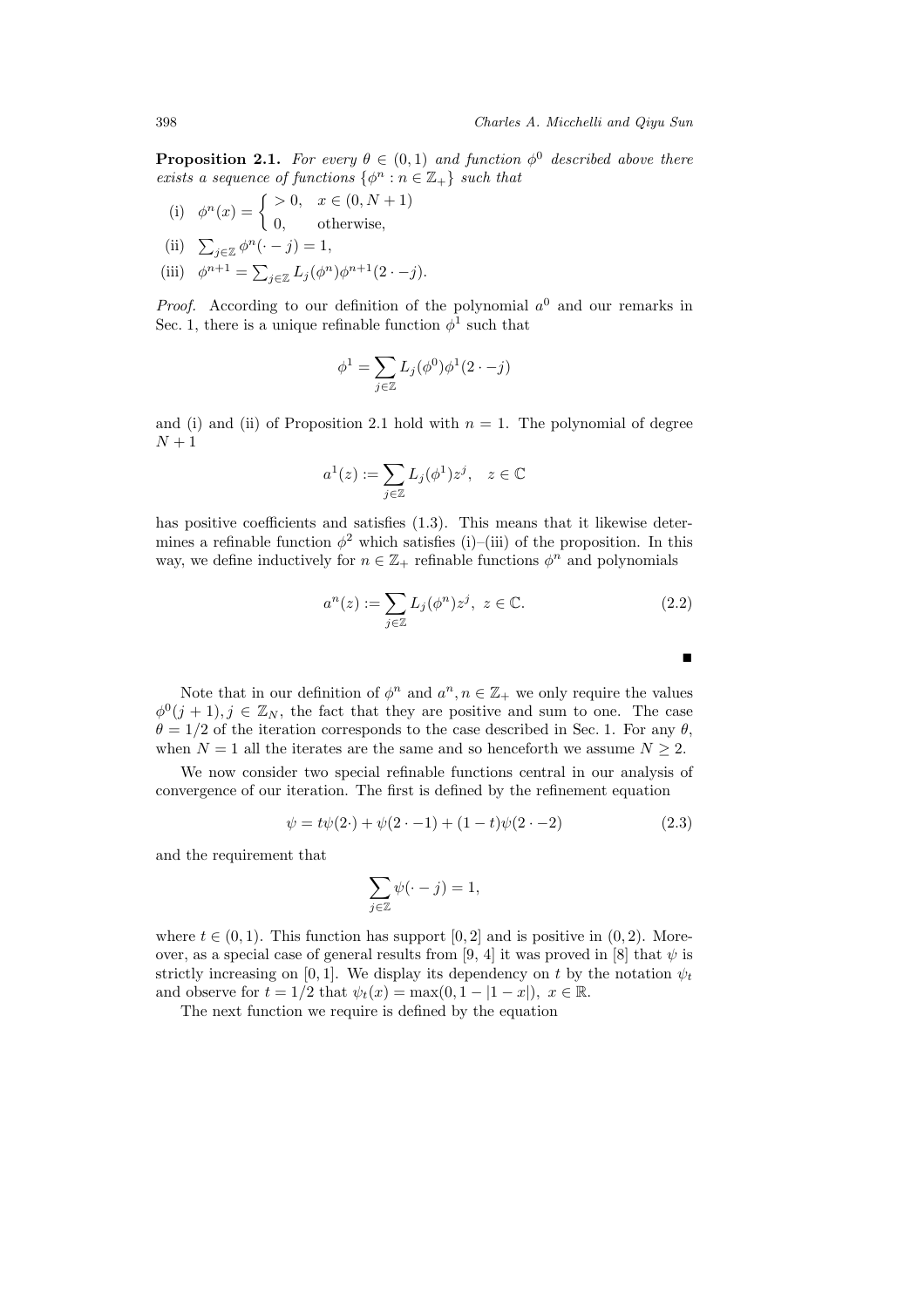$$
\Gamma_t(x) := \int_{x-1}^x \psi_t(\sigma) d\sigma, \ x \in \mathbb{R}
$$
\n(2.4)

or alternatively by the requirement that

$$
\Gamma_t = \frac{1}{2} \left[ (1-t)\Gamma_t(2 \cdot) + (2-t)\Gamma_t(2 \cdot -1) + (1+t)\Gamma_t(2 \cdot -2) + t\Gamma_t(2 \cdot -3) \right] (2.5)
$$

and

$$
\sum_{j \in \mathbb{Z}} \Gamma_t(\cdot - j) = 1. \tag{2.6}
$$

We are now prepared to define the limit of the iteration described above. To this end, we introduce an integer  $m \in \mathbb{Z}_{N-1}$  and  $\tau \in [0,1)$  defined by the equation

$$
m + \tau = \sum_{j \in \mathbb{Z}} j\phi^0(j+1).
$$
 (2.7)

These definitions lead us to the function

$$
\phi^{\infty}(\cdot|\theta) := \left\{ \begin{array}{lcl} \psi_{\theta}(\cdot-N+1), & \text{if} & \theta \in (0,1/2), \\ \Gamma_{\tau}(\cdot-m), & \text{if} & \theta = 1/2, \\ \psi_{\theta}, & \text{if} & \theta \in (1/2,1). \end{array} \right.
$$

**Theorem 2.2.** *If*  $\theta \in (0,1)$ *, then there are constants*  $q \in (0,+\infty)$  *and*  $r \in (0,1)$ *such that for all*  $n \in \mathbb{Z}_+$  *and*  $x \in \mathbb{R}$ *, either* 

(i)  $\theta \neq 1/2$  *and*  $|\phi^n(x) - \phi^\infty(x|\theta)| \leq qr^n$ , *or* 

(ii)  $\theta = 1/2, \tau \neq 0$  *and*  $|\phi^n(x) - \phi^\infty(x|\theta)| \leq qr^n$ , or

(iii)  $\theta = 1/2$  *and*  $\tau = 0$  *and*  $|\phi^n(x) - \phi^\infty(x|\theta)| \le q(n+1)^{-1}$ *.* 

We remark that the estimate above in (iii) of Theorem 2.2 cannot be improved, since for the refinable function  $\phi^n$  and  $\phi$  in Section 1 and for any  $t \in (0, 1/2)$  there is a positive constant c such that for all  $n \in \mathbb{Z}_+$  we have that

$$
|\phi^{n}(2) - \phi^{\infty}(2|\theta)| = |4t_{n+1} - 2| \ge c(1+n)^{-1}.
$$

## **3. Estimates**

We find it convenient to introduce the sequence of polynomial of degree  $N-1$ 

$$
b^{n}(z) := \sum_{j \in \mathbb{Z}} \phi^{n}(j+1)z^{j}, \quad z \in \mathbb{C}, \ \ n \in \mathbb{Z}_{+}
$$
 (3.1)

and also make use of the quadratic polynomial

$$
C_{\theta}(z) := \theta + z + (1 - \theta)z^{2}, \quad z \in \mathbb{C}.
$$
 (3.2)

From these definitions there follows the formula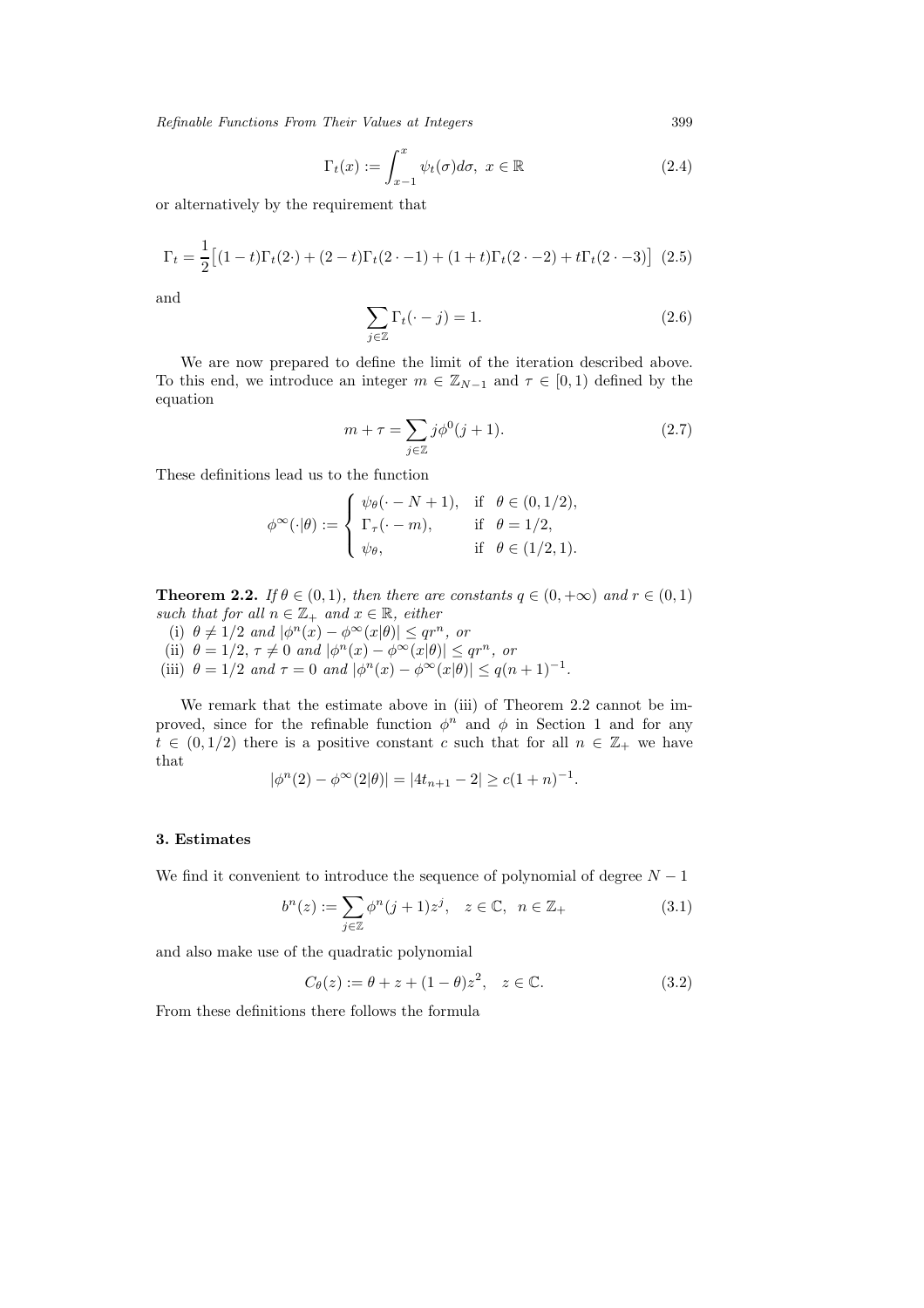$$
a^n = C_\theta b^n, \quad n \in \mathbb{Z}_+.
$$
\n
$$
(3.3)
$$

Our first observation concerns an equivalent way to state the iteration described in Sec. 2 in terms of these polynomials.

**Lemma 3.1.** *For any*  $n \in \mathbb{Z}_+$  *there holds* 

$$
b^n(1) = 1\tag{3.4}
$$

*while for*  $z \in \mathbb{C}$ 

$$
a^{n}(z)b^{n+1}(z) - a^{n}(-z)b^{n+1}(-z) = 2zb^{n+1}(z^{2}).
$$
\n(3.5)

*Proof.* The first claim follows immediately from (ii) of Proposition 2.1. For the second claim we specialize (iii) of Proposition 2.1 to obtain for  $i, j \in \mathbb{Z}, n \in \mathbb{Z}_+$ that  $d_{2i+1} = \phi^{n+1}(i+1)$ , where

$$
d_i := \sum_{j \in \mathbb{Z}} L_j(\phi^n) \phi^{n+1} (i+1-j).
$$

Recalling definition (2.2) and (3.1) we obtain from the above equation that  $d = a^n b^{n+1}$  and hence for all  $z \in \mathbb{C}$ ,

$$
2zb^{n+1}(z^2) = 2\sum_{l\in\mathbb{Z}} d_{2l+1}z^{2l+1}
$$
  
=  $a^n(z)b^{n+1}(z) - a^n(-z)b^{n+1}(-z)$ .

Recall for  $n \in \mathbb{Z}_+$  that all the coefficients of  $b^n$  are positive. In view of the first fact stated in Lemma 3.1 these polynomials are bounded on compact subsets of C. In our next lemma we identify all possible cluster points of this sequence of polynomials.

**Lemma 3.2.** *If*  $\theta \in (0,1)$  *and b is a Laurent polynomial with nonnegative coefficients such that for all*  $z \in \mathbb{C} \setminus \{0\}$ 

$$
C_{\theta}(z)(b(z))^{2} - C_{\theta}(-z)(b(-z))^{2} = 2zb(z^{2})
$$
\n(3.6)

*and*

$$
b(1) = 1,\tag{3.7}
$$

*then either*  $\theta = 1/2$  *and there exist*  $\alpha \in [0, 1)$  *and integer*  $k \in \mathbb{Z}$  *such that* (i)  $b(z)=[\alpha+(1-\alpha)z]z^k, z \in \mathbb{C},$ 

 $or \theta \neq 1/2$  *and there exists*  $k \in \mathbb{Z}$  *such that* (ii)  $b(z) = z^k$ ,  $z \in \mathbb{C}$ .

*Moreover, any polynomial of either of these forms satisfies* (3.6) *and* (3.7).

*Proof.* Certainly  $(3.6)$  and  $(3.7)$  represent the equations necessarily satisfied by any cluster point of the sequence of  $\{b^n : n \in \mathbb{Z}_+\}.$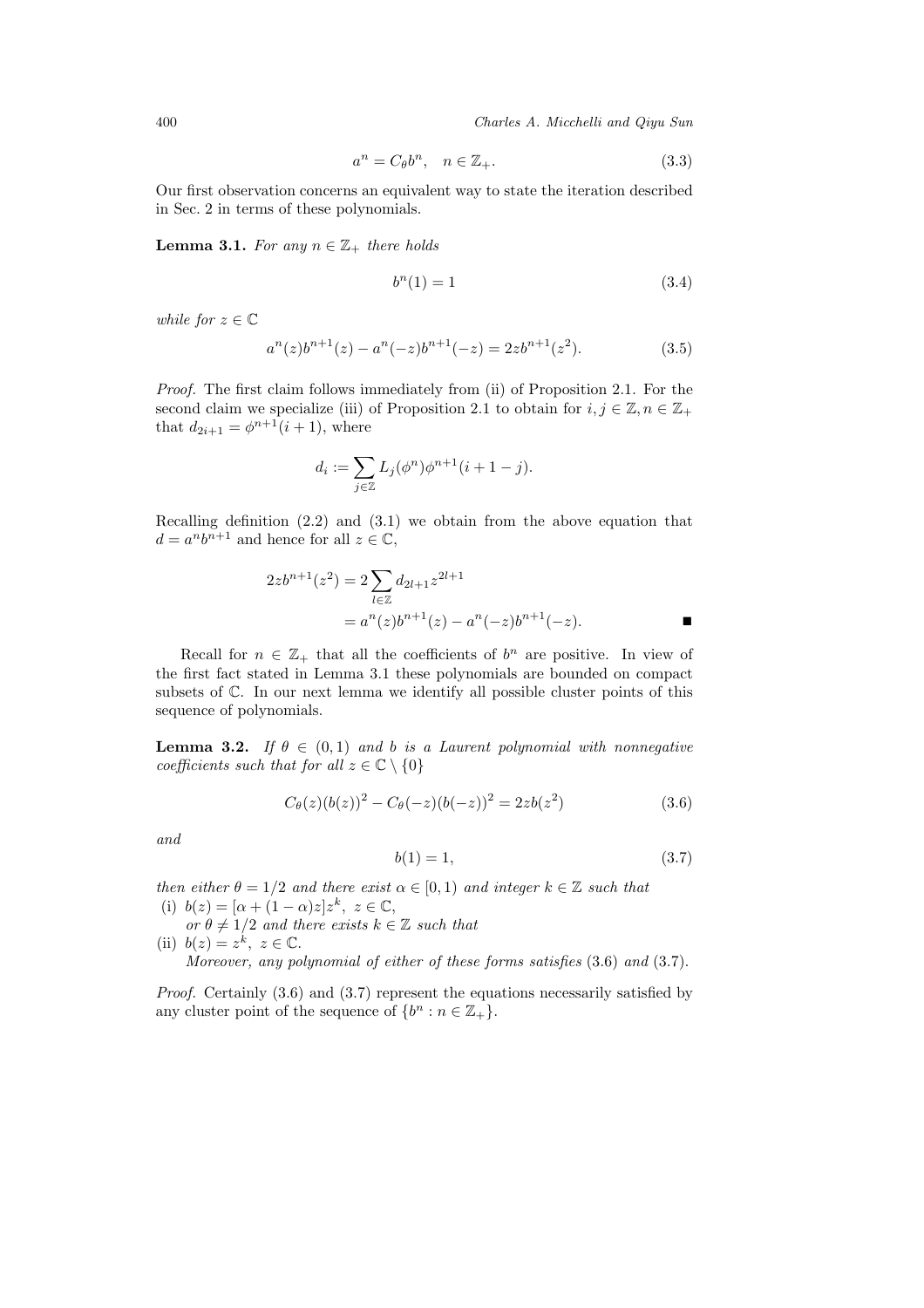Let us begin the proof of the lemma by confirming that any polynomial of the type described in (i) and (ii) provide a solution to  $(3.6)$  and  $(3.7)$ . To this end, we observe whenever b satisfies (3.6) and (3.7), then the Laurent polynomial  $\tilde{b}$  defined by the equation  $\tilde{b}(z) := z^k b(z), z \in \mathbb{C} \setminus \{0\}$  for any  $k \in \mathbb{Z}$  also satisfies these equations. Likewise, recalling the definition of the quadratic polynomial  $C_{\theta}$  the Laurent polynomial defined by the equation  $\hat{b}(z) := b(z^{-1}), z \in \mathbb{C} \setminus \{0\}$ satisfies (3.6) and (3.7), with  $\theta$  replaced by  $1 - \theta$  when b itself is a solution to these equations. Consequently, since the polynomial  $b = 1$  clearly satisfies (3.6) and (3.7), we see the polynomials in (ii) is also a solution. In a similar manner, when  $\theta = 1/2$ , a direct computation confirms the polynomial in (i) satisfies (3.6) and (3.7).

For the converse, we let b be any solution to  $(3.6)$  and  $(3.7)$  with nonnegative coefficients. By our previous remarks, we can assume  $b$  is an algebraic polynomial with  $b(0) > 0$  and  $\theta \in (0, 1/2]$ . We make use of this additional information by differentiating both sides of  $(3.6)$  and setting  $z = 0$  to obtain the formula

$$
b(0) + 2\theta b'(0) = 1.
$$

Moreover, since

$$
1 = b(1) = \sum_{j \in \mathbb{Z}_+} \frac{b^{(j)}(0)}{j!} \ge b(0) + b'(0) \ge b(0) + 2\theta b'(0) = 1,
$$

we conclude that  $b^{(j)}(0) = 0$  for all  $j \geq 2$ . If  $\theta \in (0, 1/2)$  we also have that  $b'(0) = 0$ . This proves the result.

Our next lemma provides useful inequalities for the coefficients of the polynomial  $b^n$ ,

$$
b^n(z) = \sum_{j \in \mathbb{Z}_N} b_j^n z^j, \quad z \in \mathbb{C},
$$

assumed to satisfy (3.6) and (3.7), and to have positive coefficients. For the proof of the next result we find it convenient to say  $a(z) \ge b(z)$  whenever  $a_i \ge b_i$ ,  $j \in \mathbb{Z}$ for any two Laurent polynomials a and b.

**Lemma 3.3.** *If*  $n \in \mathbb{Z}_+$ ,  $\theta \in (0,1)$  *and*  $l \in \mathbb{Z}_{N-1}$ *. Then* 

$$
b_{l+1}^{n+1} \ge \frac{(1-\theta)b_l^{n+1}}{1-(1-\theta)b_l^n}b_{l+1}^n
$$
\n(3.8)

*and*

$$
b_l^{n+1} \le [1 - \rho (1 - b_l^{n+1})]b_l^n + 2(1 - \theta)^{-1} \sum_{j \in \mathbf{Z}_l} (b_j^n + b_j^{n+1}), \tag{3.9}
$$

*where*  $\rho := \frac{1 - 2\theta}{1 - \theta}$ .

*Proof.* We start with the inequality  $(3.8)$ . Since the coefficient of  $b^n$  are nonnegative we have that

$$
b^{n+1}(z) \ge b_l^{n+1} z^l + b_{l+1}^{n+1} z^{l+1}.
$$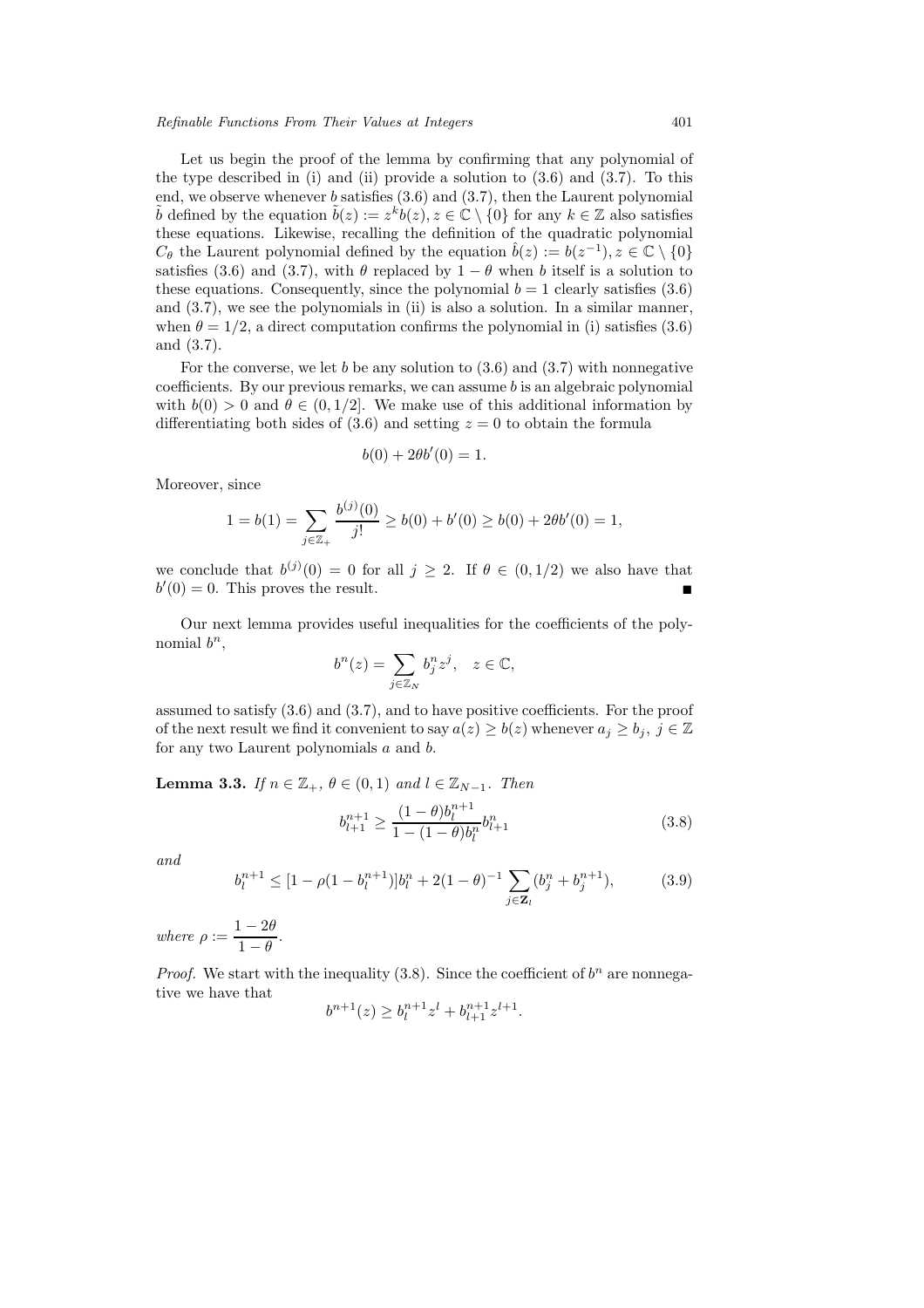Therefore we conclude that

$$
C_{\theta}(z)b^{n}(z)b^{n+1}(z) \ge (1-\theta)(b_{l}^{n+1}b_{l+1}^{n+1} + b_{l+1}^{n+1}b_{l}^{n})z^{2l+3}.
$$

Combining this inequality with the equation (3.5) proves (3.8).

For the second inequality we set

$$
e^n(z) := \sum_{j \in \mathbb{Z}_l} b_j^n z^j, \ z \in \mathbb{C}
$$

and use the convention that whenever  $r^n$  appears below it represents some polynomial which does *not* contain a factor  $z^{2l+1}$ . Our first step is to write

$$
b^{n+1}b^n = e^{n+1}b^n + e^nb^{n+1} + (b^{n+1} - e^{n+1})(b^n - e^n) - e^{n+1}e^n
$$

and conclude that

$$
C_{\theta}(z)b^{n+1}(z)b^{n}(z) \leq C_{\theta}(z)e^{n+1}(z)b^{n}(z) + C_{\theta}(z)b^{n+1}(z)e^{n}(z) + C_{\theta}(z)(b^{n+1}(z) - e^{n+1}(z))(b^{n}(z) - e^{n}(z)).
$$

For the last term we note that each factor has terms starting with  $z<sup>l</sup>$ . Therefore, we obtain that it is

$$
\leq [b_l^{n+1}b_l^n + \theta(b_{l+1}^{n+1}b_l^n + b_l^{n+1}b_{l+1}^n)]z^{2l+1} + r^n(z).
$$

Our estimate for the first term is

$$
C_{\theta}(z)e^{n+1}(z)b^{n}(z)
$$
  
\n
$$
\leq C_{\theta}(z)e^{n+1}(z)\sum_{j\in\mathbb{Z}_{N-1}}z^{j}+r^{n}(z)
$$
  
\n
$$
\leq (\theta e^{n+1}(1)+e^{n+1}(1)+(1-\theta)e^{n+1}(1))z^{2l+1}+r^{n}(z)
$$
  
\n
$$
=2e^{n+1}(1)z^{2l+1}+r^{n}(z).
$$

A similar estimate holds for the second term, and in total we get

$$
C_{\theta}(z)b^{n+1}(z)b^{n}(z) = \left[b_{l}^{n+1}b_{l}^{n} + \theta(b_{l+1}^{n+1}b_{l}^{n} + b_{l}^{n+1}b_{l+1}^{n}) + 2\sum_{j\in\mathbb{Z}_{l}}(b_{j}^{n} + b_{j}^{n+1})\right]z^{2l+1} + r^{n}(z).
$$

Referring back to the equation (3.5) we obtain,

$$
b_l^{n+1} \le b_l^{n+1} b_l^n + \theta (b_{l+1}^{n+1} b_l^n + b_l^{n+1} b_{l+1}^n) + 2 \sum_{j \in \mathbb{Z}_l} (b_j^n + b_j^{n+1}). \tag{3.10}
$$

We bound the second factor on the right hand side by using the fact that  $b_{l+1}^n \leq$  $1 - b_l^n$  and upon simplification obtain the desired result.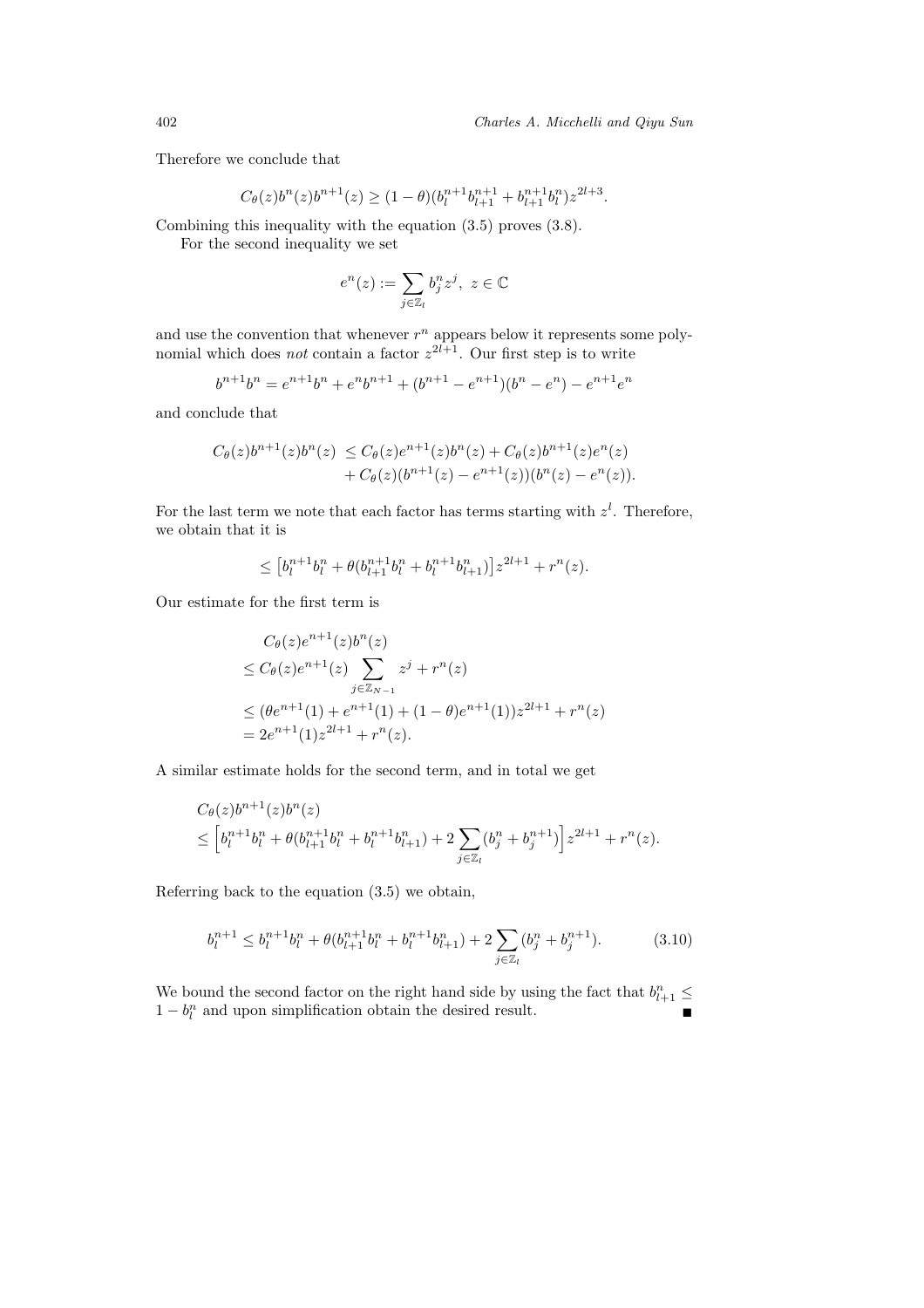In the next lemma, we use the inequality above to establish that

$$
\lim_{n \to \infty} b_j^n = 0, \quad j \in \mathbb{Z}_{N-1},
$$

whenever  $\theta \in (0, 1/2)$  and  $N > 1$ . In fact, we shall demonstrate that the convergence is *geometrically* fast.

**Lemma 3.4.** *If*  $\theta \in (0, 1/2)$  *and*  $j \in \mathbb{Z}_{N-1}$ *, then there are a positive constant* q *and*  $\mu \in (0,1)$  *such that for all*  $n \in \mathbb{Z}_+$ 

$$
b_j^n \le q\mu^n. \tag{3.11}
$$

*Proof.* We first prove the result for  $j = 0$ . To this end, we specialize (3.9) to this case, and obtain for  $n \in \mathbb{Z}_+$ 

$$
b_0^{n+1} \le \left[1 - \rho(1 - b_0^{n+1})\right]b_0^n \le b_0^n,
$$

that is,  $\{b_0^n : n \in \mathbb{Z}_+\}$  is a nonincreasing sequence. Therefore, we conclude from the first inequality that

$$
b_0^{n+1}\leq \big[1-\rho(1-b_0^0)\big]b_0^n,
$$

and so, indeed (3.11) holds for this case.

The proof of the general case proceeds by induction on  $j \in \mathbb{Z}_{N-1}$ . So, we assume that (3.11) holds for all  $j \in \mathbb{Z}_k$  for some  $k \in \mathbb{Z}_{N-1}$ . If  $k = N-1$ , we are finished, otherwise, we have that  $1 \leq k \leq N-2$ . Again, we make use of (3.9) and the induction hypothesis to obtain for  $n \in \mathbb{Z}_+$ 

$$
b_k^{n+1} \le [1 - \rho(1 - b_k^{n+1})]b_k^n + s\mu^n,
$$
\n(3.12)

where  $s := 2k(1 - \theta)^{-1}(\mu + 1)$  from which we derive that the sequence  $\{b_k^n + b_k\}$  $s(1-\mu)^{-1}\mu^n : n \in \mathbb{Z}_+$  is nonincreasing. Hence there is a  $r \in (0,1]$  such that

$$
\lim_{n \to \infty} b_k^n = r.
$$

Let us first demonstrate that  $r \neq 1$ . If, to the contrary  $r = 1$ , then for all  $j \in \mathbb{Z}_{N-1} \setminus \{k\}$  we obtain that

$$
\lim_{n \to \infty} b_j^n = 0.
$$

However, since  $k < N - 1$  we can use (3.8) to conclude that, since  $\theta \in (0, 1/2)$ , that

$$
b^{n+1}_{k+1}\geq \frac{(1-\theta)b^{n+1}_{k}}{1-(1-\theta)b^{n}_{k}}b^{n}_{k+1}\geq \frac{1}{2\theta}b^{n}_{k+1}
$$

for sufficiently large  $n$ . In other words,

$$
b_{k+1}^n \ge c(2\theta)^{-n}
$$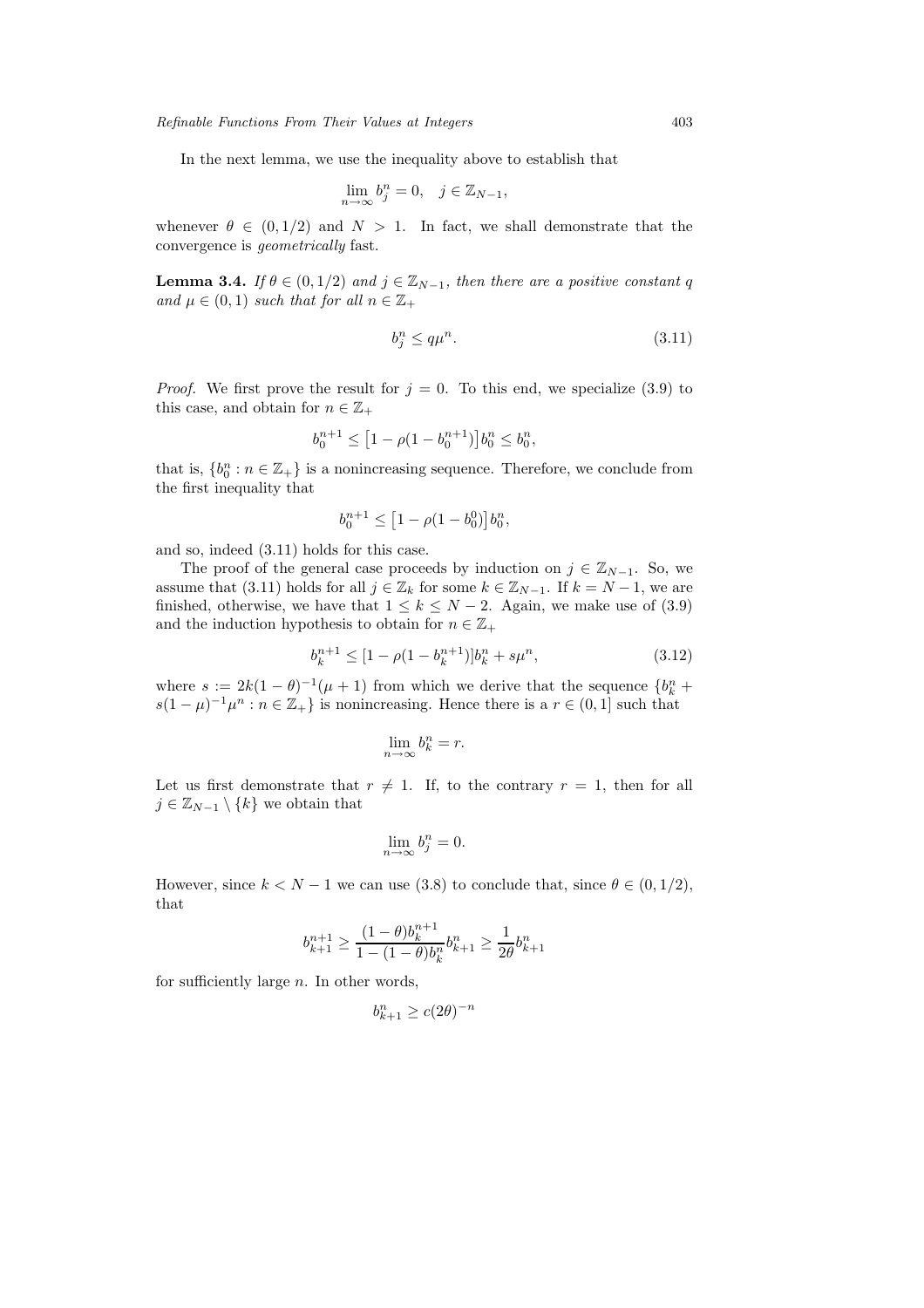for some positive constant  $c$ , which is a clear contradiction as the lower bound tends to  $\infty$  as  $n \to \infty$ .

We now know that  $r \neq 1$  and therefore from (3.12) for all  $n \in \mathbb{Z}_+$ 

$$
b_k^{n+1} \le \epsilon b_k^n + s\rho^n,\tag{3.13}
$$

where  $\epsilon := 1 - \rho(1 - \beta)$  and  $\beta \in (0, 1)$  is chosen so that for all  $n \in \mathbb{Z}_+$ , we have that  $b_k^n \leq \beta$ . Using inequality (3.13) repeatedly in n gives us for  $n \in \mathbb{Z}_+$  the estimate

$$
b_k^{n+1} \le \max(s, 1)(\rho^n + \rho^{n-1}\epsilon + \dots + \epsilon^n)
$$
  
 
$$
\le \max(s, 1)(n+1)[\max(\rho, \epsilon)]^n
$$
 (3.14)

which advances the inductive hypothesis and proves the lemma.

This lemma has sufficient information to prove Theorem 2.2 for  $\theta \neq 1/2$ . In the next lemma, we use the inequalities in Lemma 3.3 to establish

$$
\lim_{j \to \infty} b_j^n = 0, \ j \in \mathbb{Z}_m
$$

when  $\theta = 1/2$  and  $\tau \in (0, 1)$ .

**Lemma 3.5.** *If*  $\theta = 1/2$ *, m, t are chosen as in* (2.7) *with*  $\tau \in (0,1)$ *, then there are constants*  $q > 0$  *and*  $\mu \in (0, 1)$  *such that for all*  $n \in \mathbb{Z}_+$  *and*  $j \in \mathbb{Z}_m$ *,* 

$$
b_j^n \le q\mu^n.
$$

*Proof.* Since  $\theta = 1/2$ , we see that the constant  $\rho$  appearing in the bound (3.9) is one. This is a barrier to obtaining our goal to establish exponential decay of the first m coefficients of the polynomial  $b<sup>n</sup>$ . To circumvent this problem we return to use the proof of (3.9) and see that an exponential bound would be available provided that we can find a  $\eta \in (0,1)$  such that for all  $l \in \mathbb{Z}_m$  and  $n \in \mathbb{Z}_+$ 

$$
b_{l+1}^n + b_l^n \le \eta. \tag{3.15}
$$

Indeed, if this were the case then inequality (3.10) in the proof of Lemma 3.3 yields for all  $l \in \mathbb{Z}_m$  and  $n \in \mathbb{Z}_+$  the inequality

$$
b_l^{n+1} \le \left(\frac{\eta}{2-\eta}\right) b_l^n + \frac{4}{3-2\eta} \sum_{j \in \mathbb{Z}_l} (b_j^n + b_j^{n+1}). \tag{3.16}
$$

We now follow the argument in Lemma 3.4 and use (3.16) to prove the lemma. Hence, there remains the proof of (3.15). The first step is to observe that for all  $n \in \mathbb{Z}_+$ 

$$
\sum_{j\in\mathbb{Z}} jb_j^n = \sum_{j\in\mathbb{Z}} jb_j^0.
$$
\n(3.17)

To this end, we differentiate both sides of (3.5) and evaluate the resulting expression at  $z = 1$  upon simplification there follows equation (3.17). Hence, for any  $l \in \mathbb{Z}_m$  we conclude that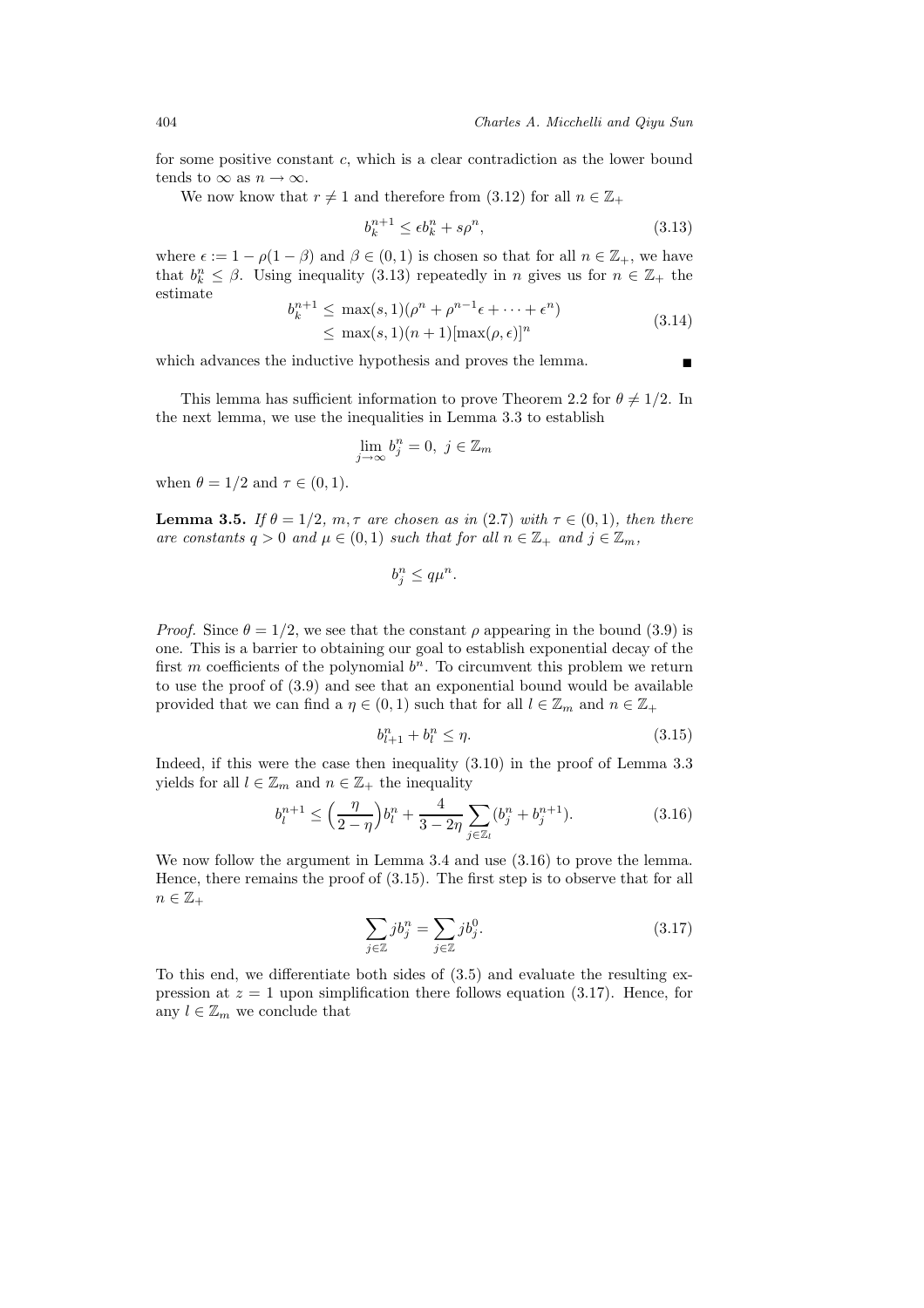$$
\sum_{j=l+2}^{N-1} b_j^n \ge \frac{1}{N-1} \sum_{j=l+2}^{N-1} j b_j^n
$$
\n
$$
\ge \frac{1}{N-1} \Big( \sum_{j=0}^{N-1} j b_j^0 - (l+1) \sum_{j=0}^{l+1} b_j^n \Big) \ge \frac{1}{N-1} (m + \tau - l - 1).
$$
\n(3.18)

Consequently, recalling the fact that  $l \leq m-1$  and  $m \leq N-2$ , we obtain the desired inequality

$$
b_{l+1}^n + b_l^n \le 1 - \sum_{j=l+2}^{N-1} b_j^n \le 1 - \frac{m+\tau-l-1}{N-1} \le \frac{N-1-\tau}{N-1} < 1
$$

and hence completes the proof.

This lemma has sufficient information to prove Theorem 2.2, for  $\theta = 1/2$  and  $\tau \in (0, 1)$ . In the next lemma, we use the inequalities in Lemma 3.3 to study the remaining case  $\theta = 1/2$  and  $\tau = 0$ .

**Lemma 3.6.** *If*  $\theta = 1/2$ *, m, t are chosen as in* (2.7) *with*  $\tau = 0$ *, then there are a positive constant* q *and*  $a \mu \in (0, 1)$  *such that for all*  $n \in \mathbb{Z}_+$  *and*  $j \in \mathbb{Z}_{m-1}$ *,* 

$$
b_i^n \le q \mu^n,
$$

*and*  $\lim_{n\to\infty} b_{m-1}^n$  *exists.* 

*Proof.* For  $l \in \mathbb{Z}_{m-1}$  and  $m \leq N-2$ , we obtain from (3.18) that

$$
b_{l+1}^n+b_l^n\leq 1-\sum_{j=l+2}^{N-1}b_j^n\leq 1-\frac{m-l-1}{N-1}\leq \frac{N-2}{N-1}<1.
$$

This leads to (3.15) for all  $l \in \mathbb{Z}_{m-1}$ . We now follow the argument in Lemma 3.4 to obtain the first claim.

For  $l = m - 1$ , we have from (3.9) that

$$
b_{m-1}^{n+1} \le b_{m-1}^n + 4 \sum_{j \in \mathbb{Z}_{m-1}} (b_j^n + b_j^{n+1}).
$$

Using this fact and the estimate of  $b_j^n$  for  $j \in \mathbb{Z}_{m-1}$  we proceed again as in the proof of Lemma 3.3 and conclude that  $\lim_{n\to\infty} b_{m-1}^n$  exists.

#### **4. Perturbation of Refinable Functions**

The previous results concentrate on the asymptotic behavior of the coefficient polynomials  $\{b^n : n \in \mathbb{Z}_+\}$  as they generate and reflect properties of the refinable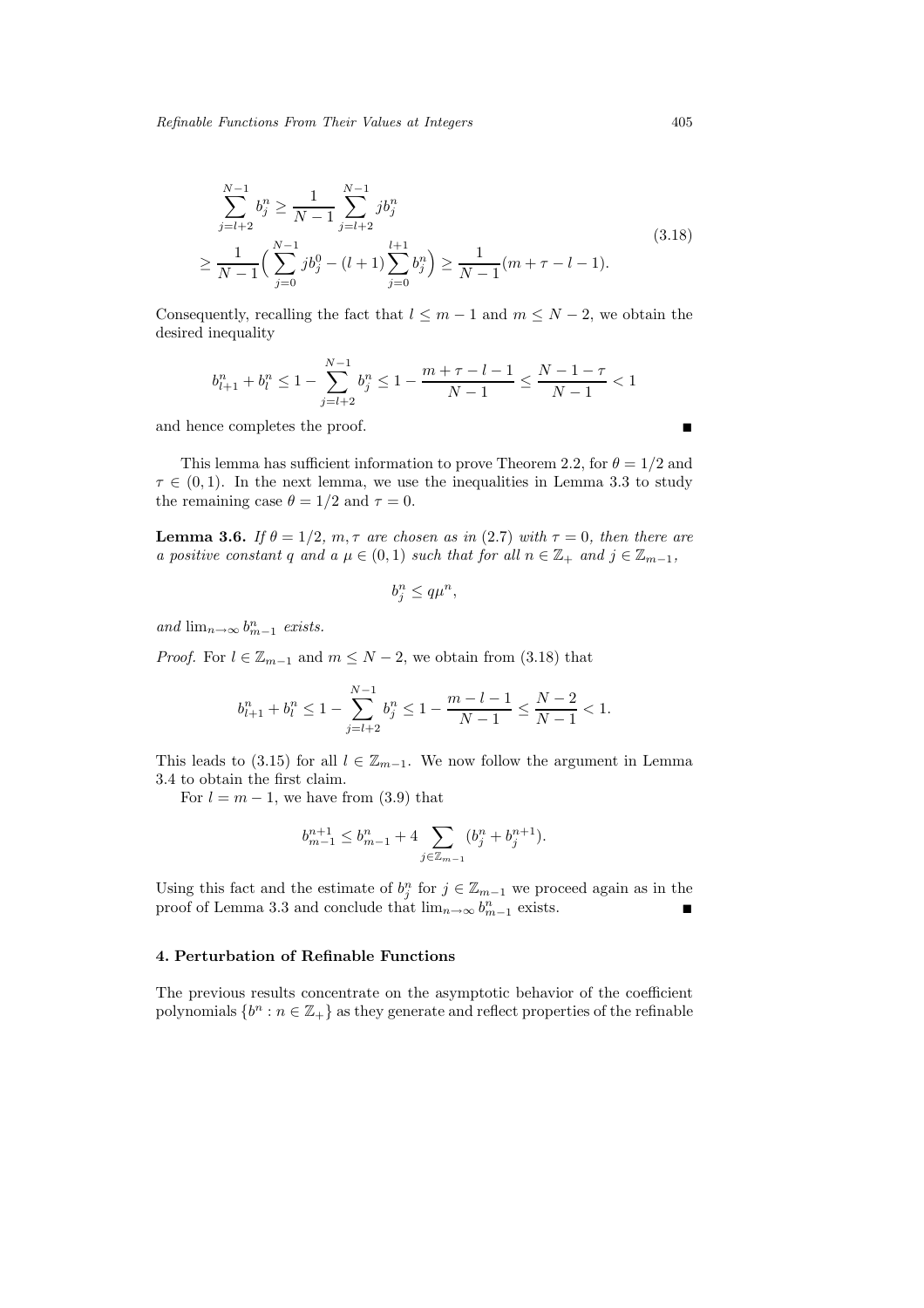functions  $\{\phi^n : n \in \mathbb{Z}_+\}$ . We now need to make an observation on the dependency of the refinable function  $\phi$  in (1.1) on the polynomial a. For this purpose, we amplify our notation for  $\phi$  to  $\phi_a$  as a means to display its dependency on a. Our goal is to estimate the difference  $\phi_a - \phi_{\tilde{a}}$ . The bound we present comes from delving into the proof of the existence of  $\phi_a$  (and  $\phi_{\tilde{a}}$ ) as presented in [8], see also [1], and making appropriate additional observation. The polynomial  $\alpha$ is our "target" and  $\tilde{a}$  is meant to be "close" to  $a$ . With this distinction in mind we prepare for the next fact.

For any biinfinite sequence  $c = \{c_j : j \in \mathbb{Z}\}\$ we let  $||c||_{\infty} = \sup\{|c_j| : j \in \mathbb{Z}\}\$ . Likewise we use  $\|\phi\|_{\infty}$  for the suprenorm of any function  $\phi$  defined on **R**.

**Proposition 4.1.** *If*  $\theta \in (0,1)$ *,*  $a = C_{\theta}b$  *and*  $\tilde{a} = C_{\theta}\tilde{b}$ *, where* b *and*  $\tilde{b}$  *are polynomials of degree at most*  $N-1$ *, have nonnegative coefficients, and satisfy*  $b(1) = \tilde{b}(1) = 1$ ,  $\phi_a$ ,  $\phi_{\tilde{a}}$  *are the corresponding refinable functions satisfying* (1.1) *and* (1.4), *then*

$$
\|\phi_a - \phi_{\tilde{a}}\|_{\infty} \le 2N \frac{\|b - \tilde{b}\|_{\infty}}{\min(\theta, 1 - \theta)}.
$$
\n(4.1)

*Proof.* Central to our proof of the inequality  $(4.1)$  is the subdivision operator  $S_a$  defined as a bounded map on  $\ell^{\infty}(\mathbb{Z})$  by the formula

$$
(S_a c)_i = \sum_{j \in \mathbb{Z}} a_{i-2j} c_j, \quad i \in \mathbb{Z},
$$

where  $c := \{c_i : j \in \mathbb{Z}\}\.$  Clearly,  $a, \tilde{a}$  are polynomials of degree at most  $N + 1$ having nonnegative coefficients and satisfying  $(1.3)$ . Hence, we obtain that

$$
||S_a||_{\infty} \le 1,\tag{4.2}
$$

where

$$
||S_a||_{\infty} := \sup \{ ||S_a c||_{\infty} : ||c||_{\infty} \le 1 \}.
$$

Also, we have that  $||S_a||_{\infty} \leq (N+1)||a||_{\infty}$ .

Let  $d(z) := (\theta + (1-\theta)z)b(z) := \sum_{j\in\mathbb{Z}_N} d_j z^j$ ,  $z \in \mathbb{C}$ , and  $\nabla$  be the difference operator defined by

$$
(\nabla c)_j = c_j - c_{j+1}, \quad j \in \mathbb{Z},
$$

where  $c = \{c_j : j \in \mathbb{Z}\}\.$  By direct computation, we obtain that

$$
||S_d||_{\infty} \le \max(\theta, 1 - \theta) \tag{4.3}
$$

and

$$
\nabla S_a = S_d \nabla. \tag{4.4}
$$

So, for all  $k \in \mathbb{Z}_+$ , we conclude that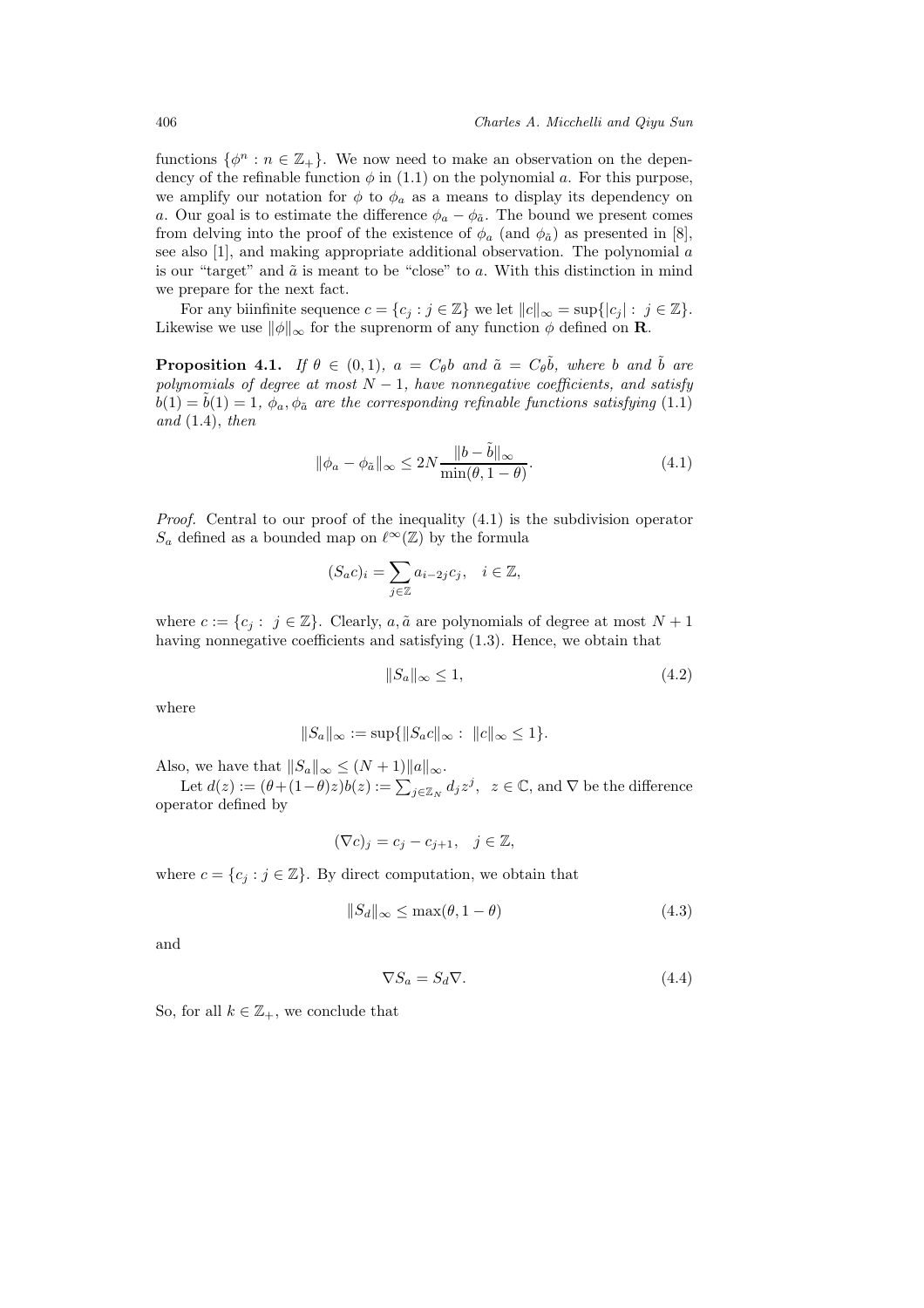$$
||S_{a}^{k} - S_{\tilde{a}}^{k}||_{\infty} \leq \sum_{l=0}^{k-1} ||S_{\tilde{a}}^{l}(S_{a} - S_{\tilde{a}})S_{a}^{k-1-l}||_{\infty}
$$
  
\n
$$
\leq \sum_{l=0}^{k-1} ||(S_{a} - S_{\tilde{a}})S_{a}^{k-1-l}||_{\infty}
$$
  
\n
$$
\leq N||b - \tilde{b}||_{\infty} \sum_{l=0}^{k-1} ||\nabla S_{a}^{k-1-l}||_{\infty}
$$
  
\n
$$
\leq N||b - \tilde{b}||_{\infty} \sum_{l=0}^{k-1} ||S_{d}^{k-1-l}\nabla||_{\infty}
$$
  
\n
$$
\leq 2N||b - \tilde{b}||_{\infty} \sum_{l=0}^{k-1} (\max(\theta, 1 - \theta))^{k-l-1}
$$
  
\n
$$
\leq \frac{2N||b - \tilde{b}||_{\infty}}{\min(\theta, 1 - \theta)}.
$$
  
\n(4.5)

Let

$$
M(x) := \max\{0, 1 - |x|\}, \quad x \in \mathbb{R},
$$

and recall that the sequence of functions

$$
\Omega_a^k:=\sum_{j\in\mathbb{Z}}(S_a^k\delta)_jM(2^k\cdot-j),
$$

where  $k \in \mathbb{Z}_+$  and  $\delta := (\delta_j : j \in \mathbb{Z})$  is defined as

$$
\delta_j := \begin{cases} 0, & j \neq 0, \\ 1, & j = 0. \end{cases}
$$

Furthermore we set  $a_0(z) := (1+z)^2/2$ ,  $z \in \mathbb{C}$ , and conclude that

$$
\|\Omega_a^{k+1} - \Omega_a^k\|_{\infty} \le \|S_a^{k+1}\delta - S_{a^0}S_a^k\delta\|_{\infty}
$$
  
\n
$$
\le 2N \|\nabla S_a^k \delta\|_{\infty} \le 2N (\max(\theta, 1 - \theta))^k.
$$
\n(4.6)

This shows that  $\Omega_a^k$  converges uniformly to  $\phi_a$  as  $k \to \infty$  and satisfies the estimate

$$
\|\Omega^k_a-\phi_a\|_\infty\leq 2N\frac{(\max(\theta,1-\theta))^k}{\min(\theta,1-\theta)},\ k\in\mathbb{Z}_+.
$$

Therefore, for any  $p \in \mathbb{Z}_+$  we have that

$$
\begin{aligned} \|\phi_a - \phi_{\tilde{a}}\|_{\infty} &\leq \|\phi_a - \Omega_a^p\|_{\infty} + \|\Omega_a^p - \Omega_{\tilde{a}}^p\|_{\infty} + \|\Omega_{\tilde{a}}^p - \phi_{\tilde{a}}\|_{\infty} \\ &\leq 4N \frac{(\max(\theta, 1-\theta))^p}{\min(\theta, 1-\theta)} + 2N \frac{\|b - \tilde{b}\|_{\infty}}{\min(\theta, 1-\theta)}. \end{aligned}
$$

We now let p tend to infinity in this upper bound to finish the proof of (4.1).  $\blacksquare$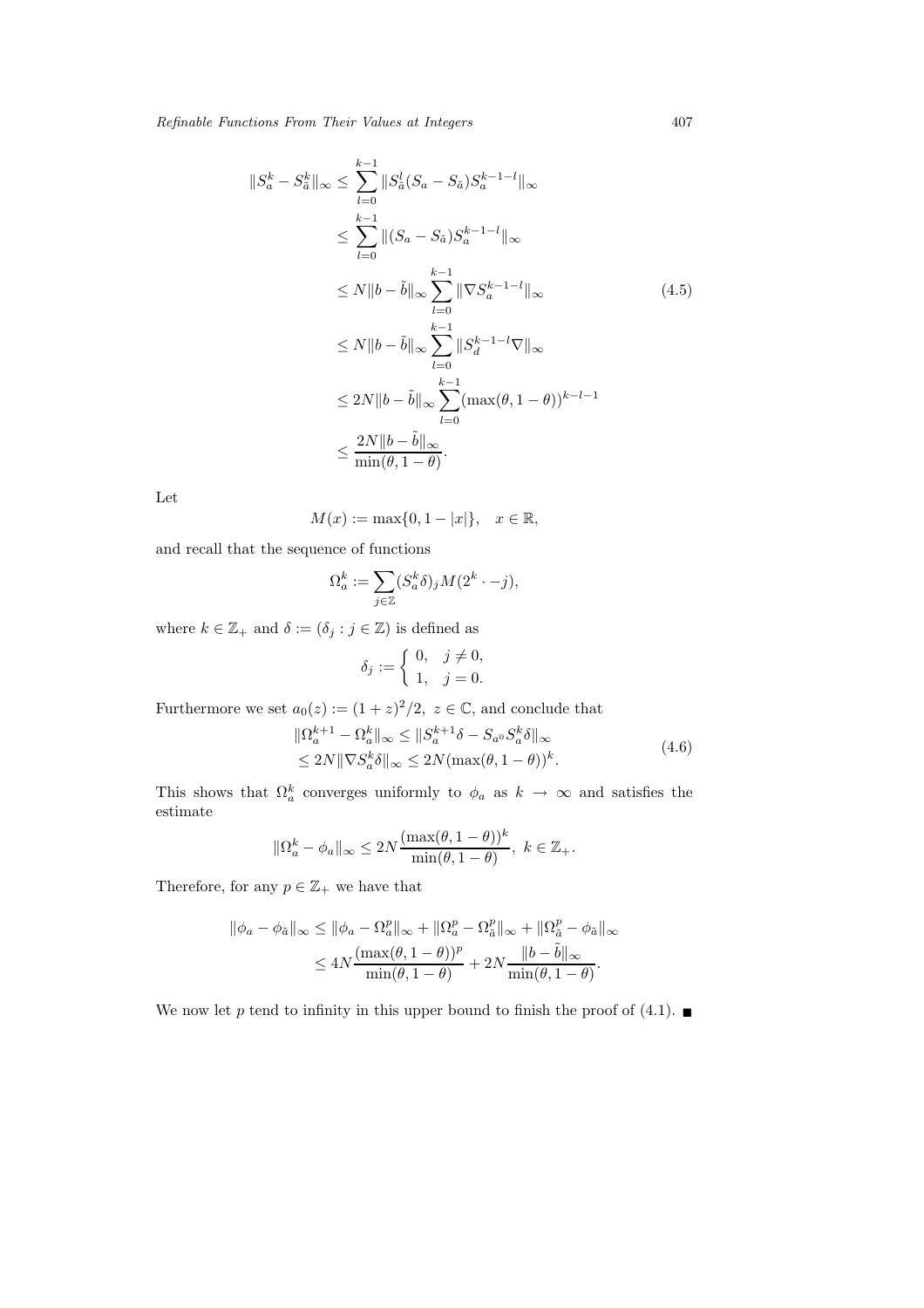We remark that the effect of "truncating" the coefficients in a refinement equation (1.1) on the refinable function has been studied, [2, 5]. Although the results in [2, 5] are of a general nature. Proposition 4.1 is directly pertinent to the class of refinable functions of our focus here, and is not covered by the results in [2, 5].

### **5. Convergence**

*Proof of Theorem 2.2.* First, we discuss the case  $\theta \in (0, 1/2)$ . According to (3.4) and Lemma 3.4 there are constant  $q > 0$  and  $\mu \in (0, 1)$  such that for all  $n \in \mathbb{Z}_+$ 

$$
||a^n - a^{\infty}(\cdot|\theta)||_{\infty} \le q\mu^n,
$$
\n(5.1)

where

$$
a^{\infty}(z|\theta) := z^{N-1}C_{\theta}(z), \quad z \in \mathbb{C}.
$$

In the inequality above,  $\mu$  has the same meaning as in Lemma 3.4 while q may be different. Similarly, for  $\theta \in (1/2, 1)$ , (5.1) holds with

$$
a^{\infty}(z|\theta) := C_{\theta}(z), \quad z \in \mathbb{C}.
$$

The reason for this is that in this case the polynomial  $\hat{b}^n$  defined for  $n \in \mathbb{Z}_+$  by the equation

$$
\hat{b}^n(z) := z^{N-1}b^n(z^{-1}), \quad z \in \mathbb{C}
$$

satisfies all the conditions of Lemma 3.4 with  $\theta$  replaced by 1– $\theta$  and consequently

$$
\lim_{n \to \infty} b^n(z) = 1, \quad z \in \mathbb{C}
$$

uniformly on compact subsets of C.

Now we make use of Lemma 3.5 to consider the case  $\theta = 1/2$  and  $\tau \in (0, 1)$ . Here both  $b^n$  and  $\hat{b}^n$  satisfy the hypothesis of the lemma. Moreover, since

$$
\sum_{j\in\mathbb{Z}_N} j\hat{b}_j^0 = N-1-\sum_{j\in\mathbb{Z}_N} jb_j^0
$$

we have that

$$
\widehat{m} = N - 2 - m \quad \text{and} \quad \widehat{\tau} = 1 - \tau.
$$

This means for some positive constants  $q, \mu \in (0, 1)$ ,  $n \in \mathbb{Z}_+$  and for all j such that  $0 \le j \le m-1$  or  $m+2 \le j \le N-1$  we have that

$$
b_j^n \le q \mu^n.
$$

However, since for all  $n \in \mathbb{Z}_+$ ,

$$
\sum_{j \in \mathbb{Z}_N} b_j^n = 1 \tag{5.2}
$$

and

$$
\sum_{j \in \mathbb{Z}_N} jb_j^n = m + \tau \tag{5.3}
$$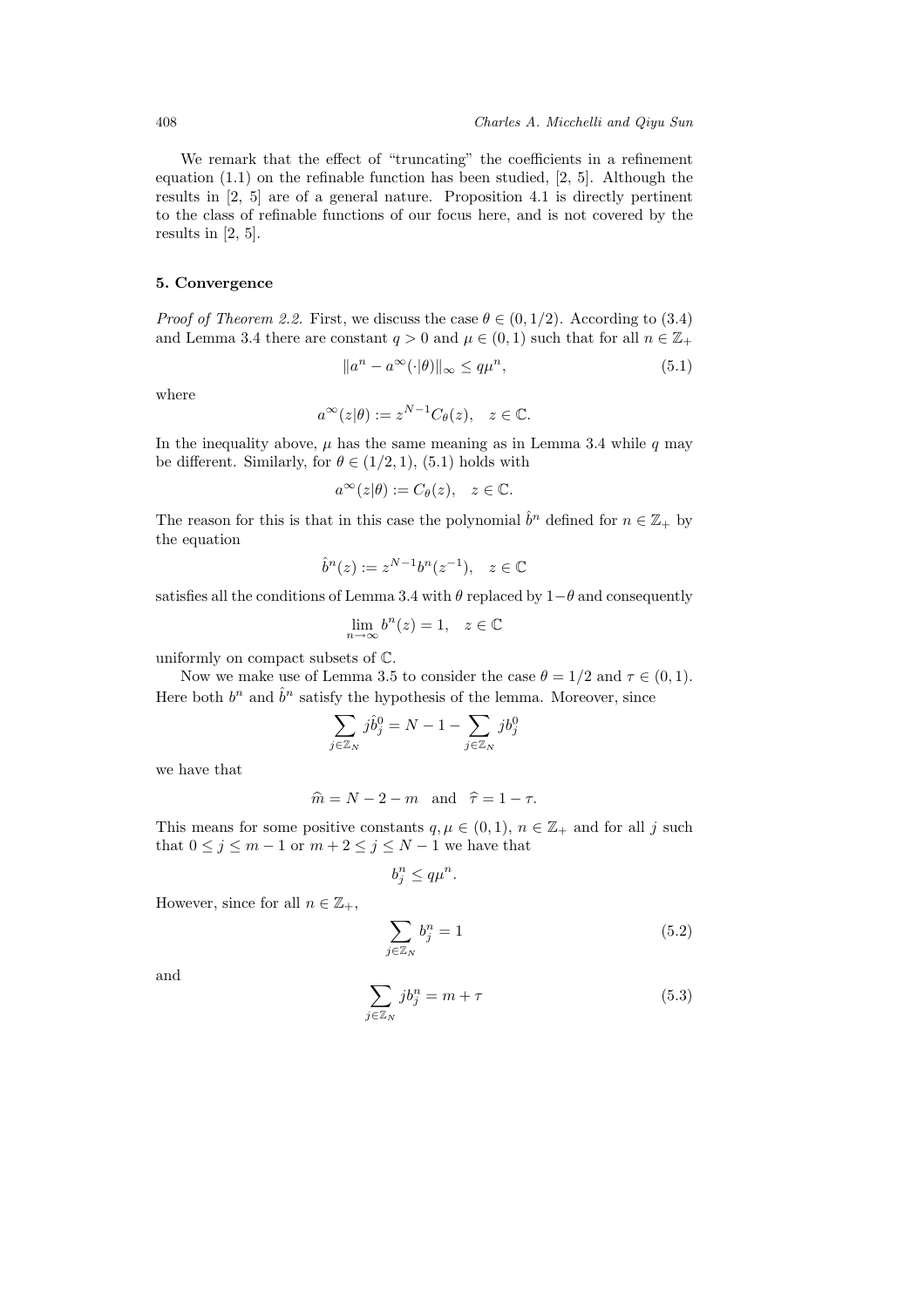see (3.17), we conclude that there exists a positive constant  $\tilde{q}$  such that for all  $n \in \mathbb{Z}_+$ 

$$
|b_m^n - (1 - \tau)| \le \tilde{q}\mu^n, \quad |b_{m+1}^n - \tau| \le \tilde{q}\mu^n. \tag{5.4}
$$

Consequently, we have proved that (5.1) holds for  $\theta = 1/2$  and  $\tau \in (0, 1)$ , where

$$
a^{\infty}(z|\theta) := z^m((1-\tau) + \tau z), \quad z \in \mathbb{C}.
$$

The final case  $\theta = 1/2$  and  $\tau = 0$  requires the use of Lemma 3.6. As in the proof above, using Lemma 3.6 we conclude that for some positive constant  $q$  and  $\mu \in (0, 1),$ 

$$
b_i^n \le q \mu^n \tag{5.5}
$$

for all j such that  $0 \le j \le m-2$  or  $m+2 \le j \le N-1$ , and moreover  $\lim_{n\to\infty} b_{m-1}^n$  and  $\lim_{n\to\infty} b_{m+1}^n$  exist. Therefore, so does  $\lim_{n\to\infty} b_m^n$  by (5.2). According to Lemma 3.2 there are a  $k \in \mathbb{Z}_+$  and an  $\alpha \in [0,1]$  such that

$$
\lim_{n \to \infty} b^n(z) = z^k((1 - \alpha) + \alpha z), \quad z \in \mathbf{C}.\tag{5.6}
$$

We combine this fact with (5.2) and (5.3) to conclude that

$$
\lim_{n \to \infty} b^n(z) = z^m, \quad z \in \mathbb{C},
$$

that is,  $\lim_{n\to\infty} b_{m-1}^n = \lim_{n\to\infty} b_{m+1}^n = 0$  and  $\lim_{n\to\infty} b_m^n = 1$ . We must now estimate the rate at which these *three* sequences tend to their respective limits. The *two* equations (5.2) and (5.3) and the estimate (5.5) guarantee that it suffices to estimate the rate at which the first sequence tends to the limit. Specifically, there exists a positive constant  $q_1 \geq q$  such that for all  $n \in \mathbb{Z}_+$ 

$$
|b_{m+1}^n - b_{m-1}^n| \le q_1 \mu^n \tag{5.7}
$$

and

$$
|b_m^n + 2b_{m-1}^n - 1| \le q_1 \mu^n. \tag{5.8}
$$

This inequality together with the estimate (5.5), shows that

$$
|b^n(z) - z^{m-1}\beta^n(z)| \le q_1 \mu^n \sum_{j \in \mathbb{Z}_N} z^j,
$$

where  $\beta^{n}(z) := b_{m-1}^{n} + (1 - 2b_{m-1}^{n})z + b_{m-1}^{n}z^{2}$ . Substituting this inequality into (3.5) with  $\theta = 1/2$ , we conclude that there is a positive constant  $q_2$  such that for all  $n \in \mathbb{Z}_+,$ 

$$
|C_{1/2}(z)\beta^n(z)\beta^{n+1}(z) - C_{1/2}(-z)\beta^n(-z)\beta^{n+1}(-z) - 2z\beta^{n+1}(z^2)|
$$
  

$$
\leq 2q_2\mu^n \sum_{j=0}^2 z^{2j}.
$$

Identifying the coefficients of z of the polynomials appearing in the above inequality yields, upon simplification, the estimate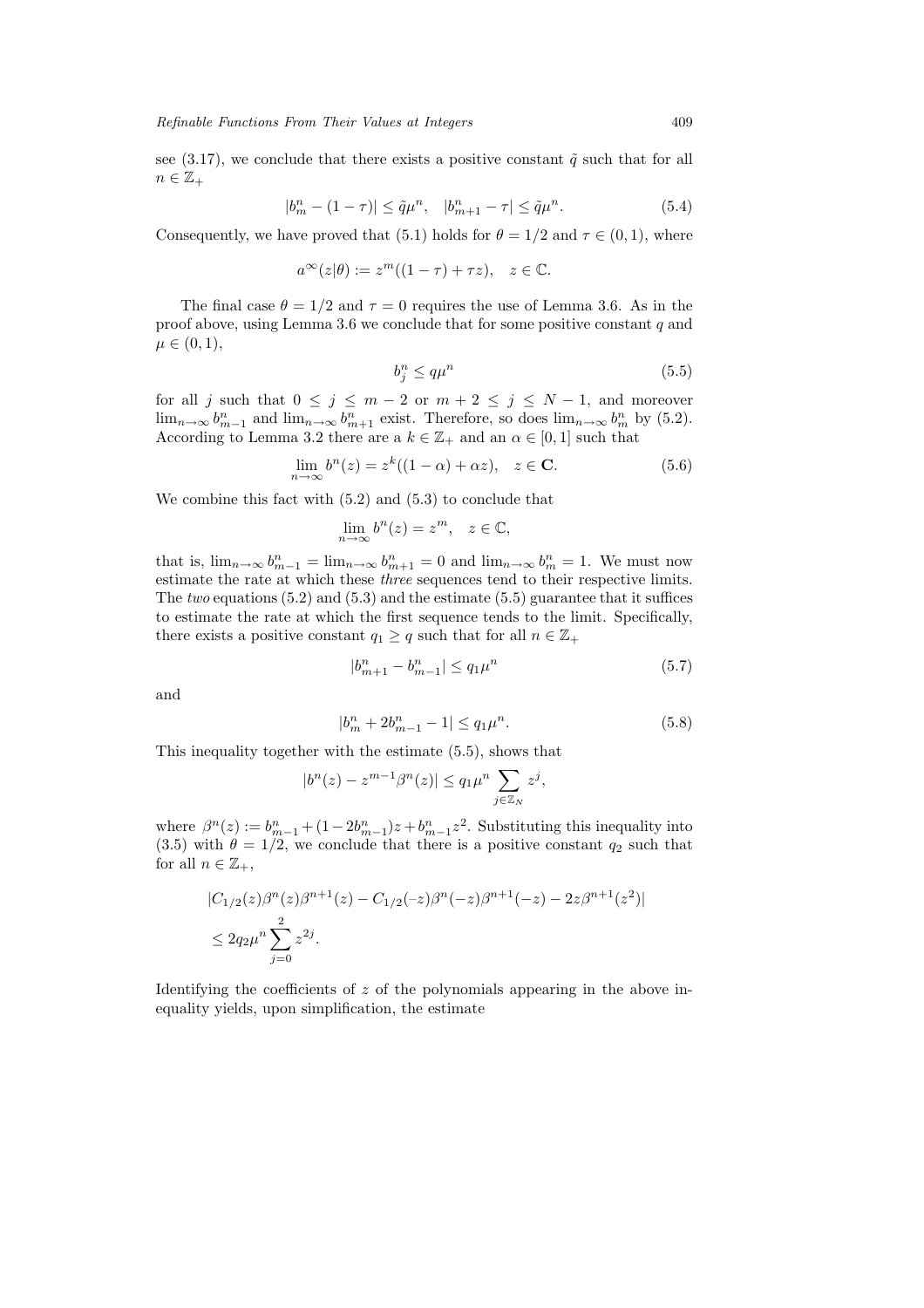410 *Charles A. Micchelli and Qiyu Sun*

$$
\big|b_{m-1}^{n+1}-\frac{b_{m-1}^n}{1+2b_{m-1}^n}\big|\leq 2q_2\mu^n,
$$

and, in particular, we conclude that

$$
0 < b_{m-1}^{n+1} \le \frac{b_{m-1}^n}{1 + 2b_{m-1}^n} + 2q_2\mu^n.
$$

Let  $q_3 \geq 1$  be a positive constant chosen so that  $q_3 \geq 2q_2\tau^n(n+3)^2$  for all  $n \in \mathbb{Z}_+$ . We now prove that

$$
b_{m-1}^n \le q_3(n+1)^{-1} \tag{5.9}
$$

for all  $n \in \mathbb{Z}_+$ . Clearly (5.9) holds for  $n = 0$ . The proof of the general case proceeds by induction on n. So we assume that (5.9) holds for some  $n \in \mathbb{Z}_+$ . Therefore using the monotonicity of the function  $x \to x/(1+2x)$  on  $(0,\infty)$  we get that

$$
b_{m-1}^{n+1} = \frac{b_{m-1}^n}{1 + 2b_{m-1}^n} + 2q_2\tau^n \le \frac{q_3}{n+1 + 2q_3} + \frac{q_3}{(n+3)^2} \le \frac{q_3}{n+2}.
$$

This proves that the inequality (5.9) holds for all  $n \in \mathbb{Z}_+$ . As a consequence of (5.9), for  $\theta = 1/2$  and  $\tau = 0$  there exists a positive constant  $q_4$  such that

$$
||b^n - a^{\infty}(z|\theta)||_{\infty} \le \frac{q_4}{n+1}, \quad n \in \mathbf{Z}_+, \tag{5.10}
$$

where

$$
a^{\infty}(z|\theta) := z^m, \quad z \in \mathbb{C}.
$$

In all cases, we have by our definition, (2.8) that

$$
\phi^{\infty}(\cdot|\theta) = \sum_{j\in\mathbb{Z}} a_j^{\infty}(\theta)\phi^{\infty}(2\cdot-j|\theta),
$$

and therefore Theorem 2.2 follows from Proposition 4.1 by choosing  $\tilde{a} := a^n$  and  $a = a^{\infty}(\cdot | \theta).$ 

*Acknowledgement.* We wish to thank Johan De Villiers, Karin Goosen and Seng Luan Lee for helpful conversation concerning the problem studied here, especially to Seng Luan Lee in the formulation of the problem.

## **References**

- 1. A. S. Cavaretta, W. Dahmen, and C. A. Micchelli, Stationary subdivision. *Mem. Amer. Math. Soc.* **93** (1991) 1–186.
- 2. I. Daubechies and Y. Huang, How does truncation of the mask affect a refinable function?, *Constr. Approx.* **11** (1995) 365–380.
- 3. J. De Villiers, C. A. Micchelli, and T. Sauer, Building refinable functions from their values at integers, *Calcolo* **37** (2000) 139–158.